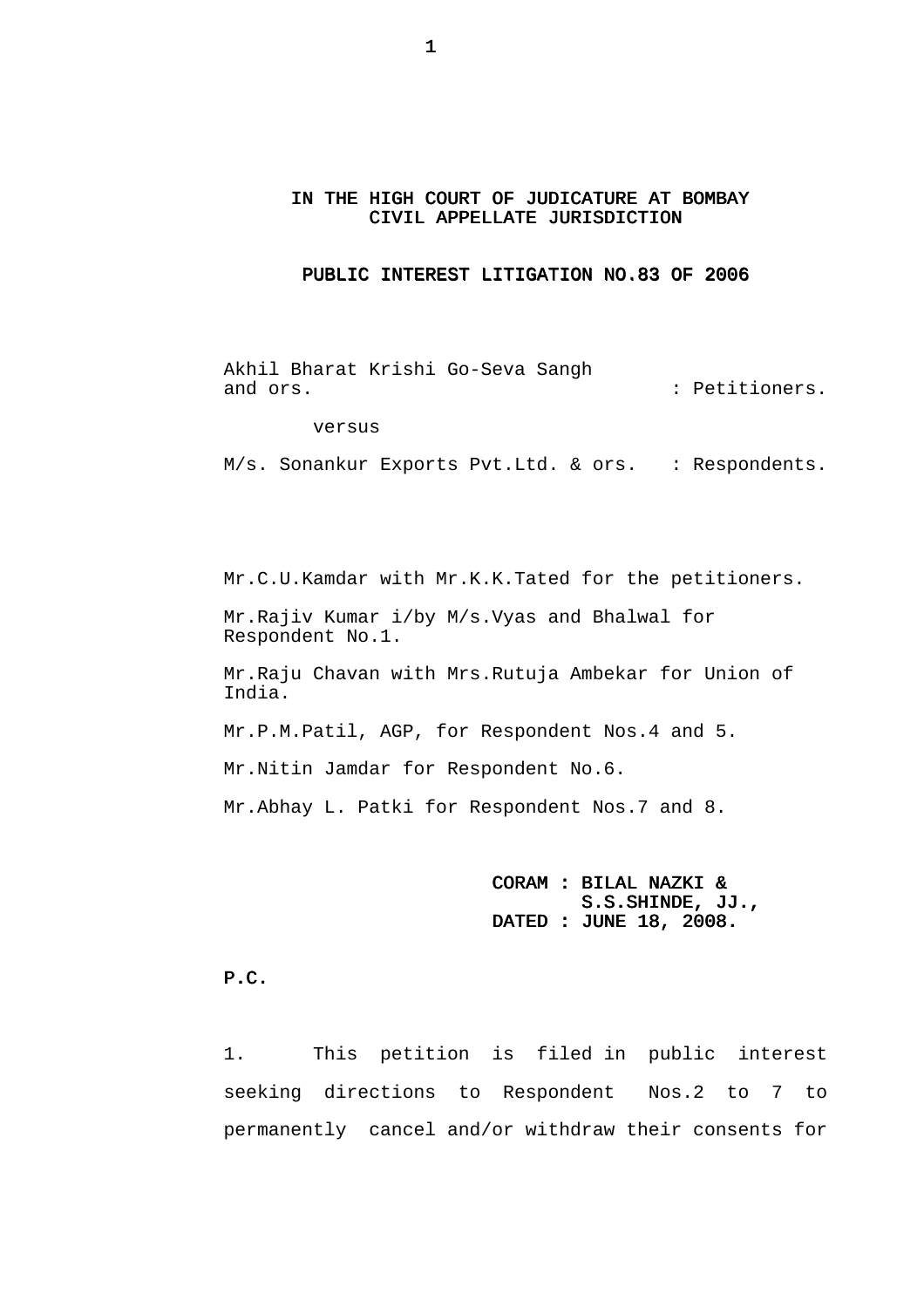the project of Respondent No.1 for setting up the slaughter-house on land bearing Gat No.67 at village Mulegaon Tanda, Taluka South Solapur, District Solapur. The petitioners wanted that Respondent No.1 should not establish the slaughter-house for which Respondent No.1 had been granted permission. According to the learned counsel for Respondent No.1, this slaughter-house is already operative . During the course of hearing of this matter, various orders were passed and by one order dated 6th October 2005, passed in another writ petition, a committee was constituted by the Court, headed by retired Judge of this Court. The committee has filed its report. The respondents have filed their objections to the report. Since Respondent No.1 has been granted permission and they are running the slaughter-house and the petitioners object it, we feel that it will be proper for the Government to consider the matter, if representation is made by the petitioners against running of the slaughter house by Respondent No.1. If such a representation is made, the Government shall consider all the materials and come to its own conclusion as to whether by establishing the slaughter house by Respondent No.1 any law is violated. The Government may also take into consideration the report submitted to this Court by the committee constituted